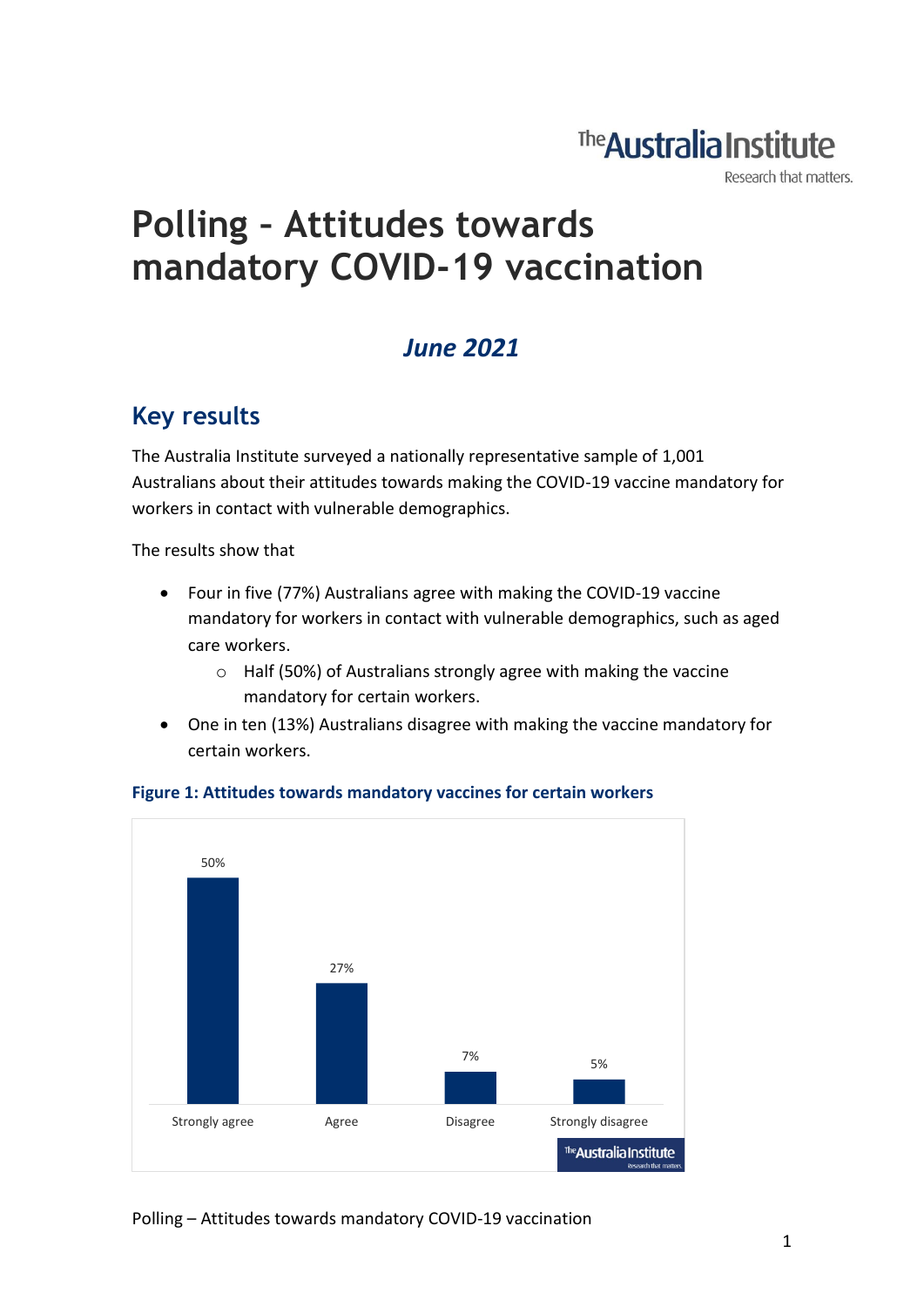- Coalition (84%) and Labor (83%) voters are the most likely to agree with making the COVID-19 vaccine mandatory for workers in contact with vulnerable demographics.
	- o A majority of Coalition (56%) and Labor (53%) voters strongly agree with making the vaccine mandatory for certain workers.
- Seven in ten (72%) Greens voters agree with making the vaccine mandatory for workers in contact with vulnerable demographics.
- One Nation voters are the most likely to disagree with making the vaccine mandatory for certain workers (38%), followed by Independent/Other voters (23%).
	- o However, in both cases more agree than disagree with mandatory vaccinations (43% and 56%, respectively).
- 89% of Australians aged 60 and over agree with making the vaccine mandatory for certain workers, higher than other age groups. Those aged 60 and over are particularly likely to strongly agree (71% strongly agree, 18% agree).



#### **Figure 2: Attitudes towards mandatory vaccinations, by voting intention**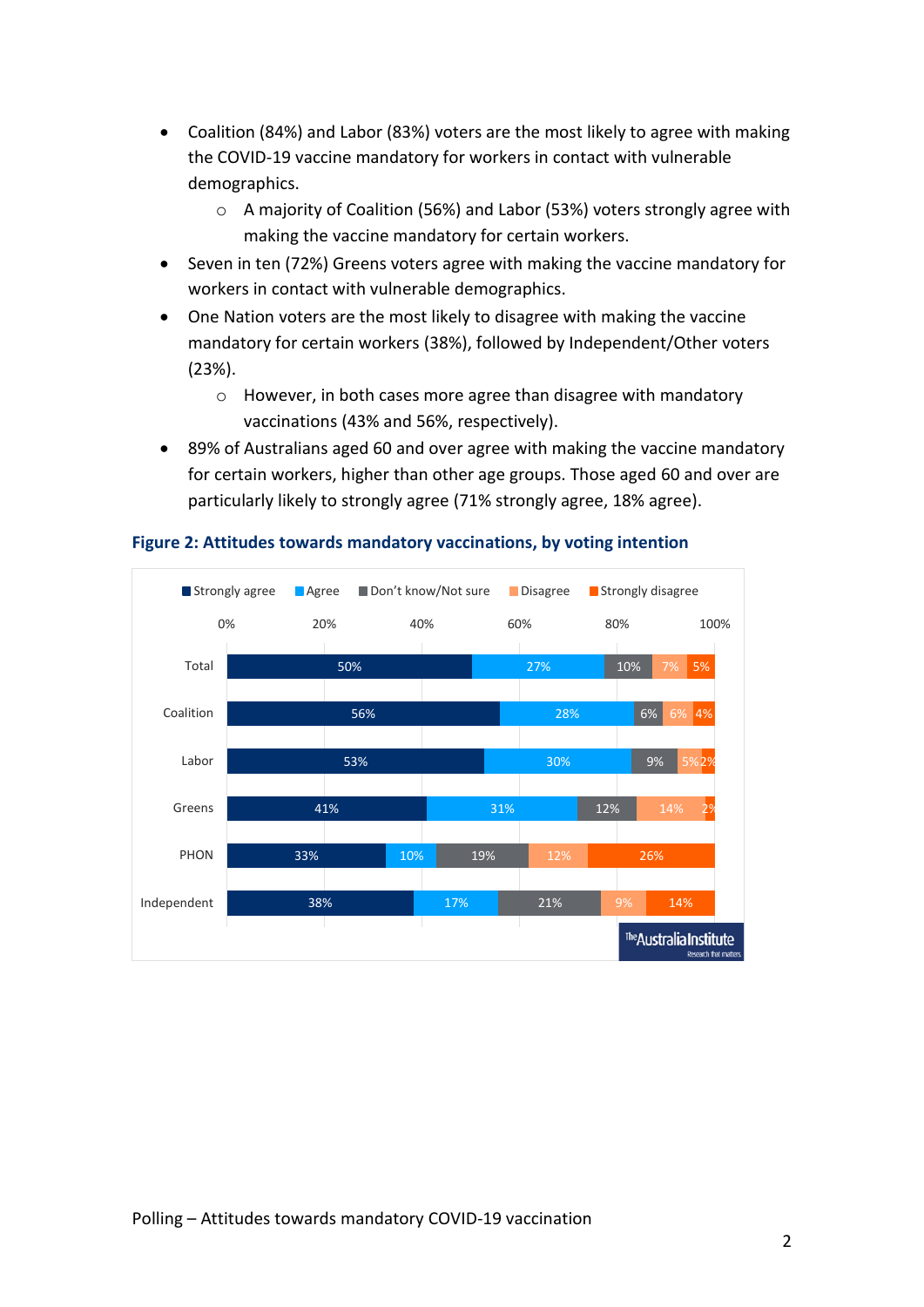### **Method**

The Australia Institute surveyed 1,001 people on 2-4 June 2021, online through Dynata's Rapid Results polling, with nationally representative samples by gender, age and region.

The margin of error (95% confidence level) for the national results is 3%.

Results are shown only for larger states.

Voting crosstabs show voting intentions for the House of Representatives. Those who were undecided were asked which way they were leaning; these leanings are included in voting intention crosstabs. "Coalition" includes separate responses for Liberal and National. "Other" refers to Independent/Other.